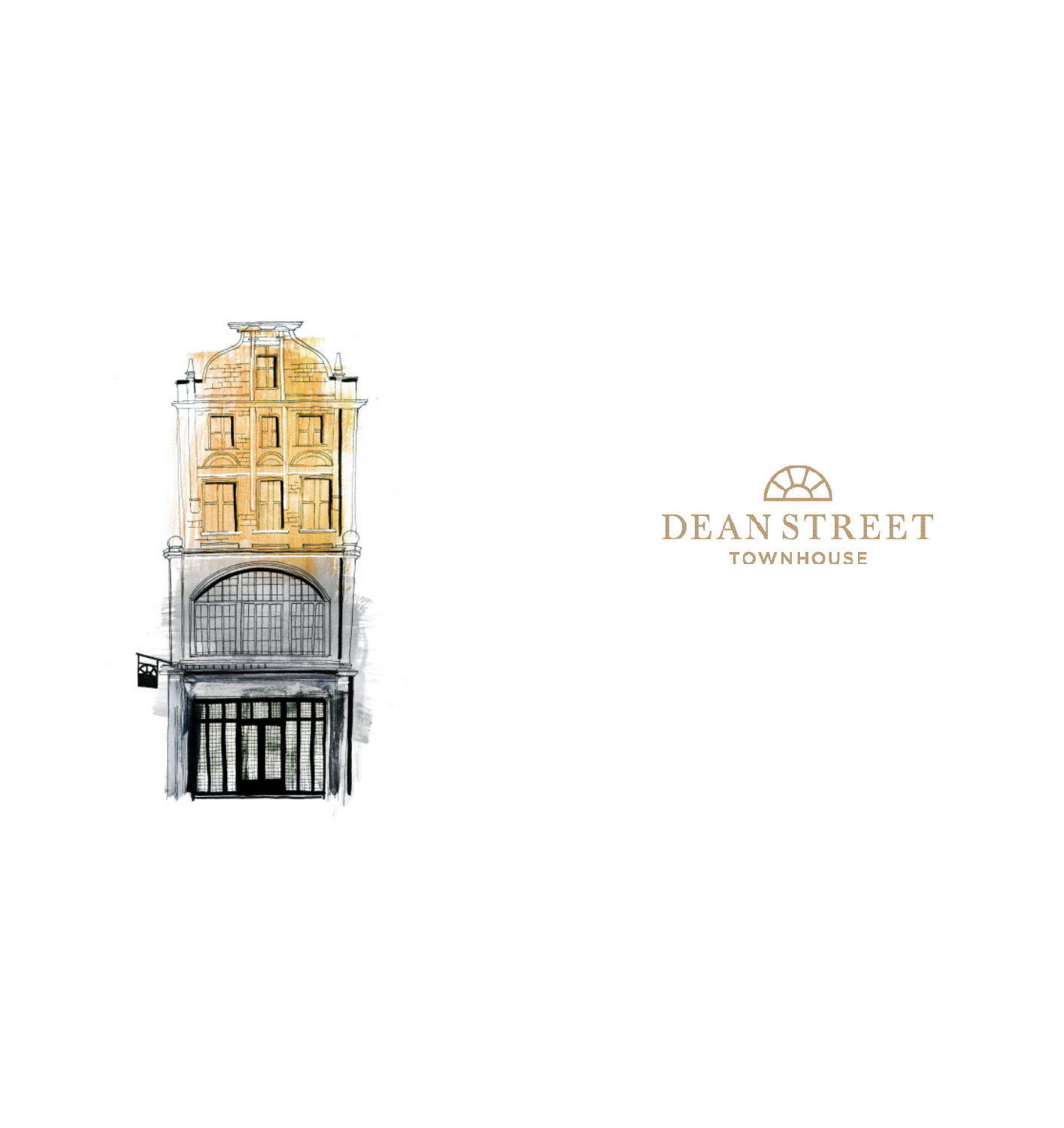## LOCAL HOUSE

#### *all 14*

**THE ALCATRAZ** Seven Tails XO, Santa Teresa 1796, Martini Rosso, raspberry, lime, thyme

**NAKED & FAMOUS** Mezcal Verde Momento, Aperol, Yellow Chartreuse, lime

**BRAMBLE** Bombay Sapphire gin, blackberries, lemon

**TONICO #2** Barsol Pisco, Bombay Sapphire, elderflower, lavender, egg white, Prosecco

#### AMASS BOTANICALS

*all 14*

**TOWNHOUSE MARTINI** Amass Vodka, Amass Gin, Cocchi Americano, olives

**PANKY HANKY** Amass Gin, house blend Vermouth, Fernet Branca, lemon

**DEAN STREET SLING** Amass Vodka, passion fruit, lemon, herbs

**GIMLET OF THE HOUSE** Amass Gin, house lime cordial

### HOUSE TONICS

*all 13*

**EASTERN STANDARD** 42 Below vodka or Bombay Sapphire gin, lime, cucumber, mint

 **ISLAND NEGRONI** Banks 5 Rum, Lady A rose, Cocchi Rosa, Campari

**PICANTE DE LA CASA**  Patron Reposado tequila, chilli, coriander, lime, agave

> **SOHO MULE** 42 Below vodka, lime, ginger, soda

### **AMERICAN**

| WHISKEY                     | 50ml |
|-----------------------------|------|
| Jack Daniel's               | 9.5  |
| <b>Bulleit Rye</b>          | 9.5  |
| Maker's Mark                | 9.5  |
| Gentleman Jack              | 10   |
| Rittenhouse Rye             | 10.5 |
| Woodford Reserve            | 11   |
| Jack Daniel's Single Barrel | 12   |
| Four Roses Single Barrel    | 12   |
| Angel's Envy                | 12.5 |
| WhistlePig Rye 10y/o        | 13.5 |

Glenfiddich 26y/o 110

# **BLENDED** 50ml Jameson 9.5 Johnnie Walker Black Label 10.5 Dewar's  $12 \text{ y/o}$  10 Nikka from The Barrel 10.5 Johnnie Walker Blue Label 31

#### **CALVADOS**

**SOMERSET BRANDY** 50ml

Berneroy No8 Calvados VSOP 10

|                                  |      | <b>COGNAC</b>      | 50ml |
|----------------------------------|------|--------------------|------|
| <b>SINGLE MALT</b>               | 50ml | Remy VSOP          | 9.5  |
| Glenfiddich 12y/o                | 9.5  | Seven Tails Brandy | 11   |
| Laphroaig 10y/o                  | 10   | Hine Homage        | 18.5 |
| Talisker 10y/o                   | 10.5 | Remy XO            | 25   |
| Ardbeg 10y/o                     | 12.5 |                    |      |
| Lagavulin 16 y/o                 | 12.5 |                    |      |
| Glenfiddich 15y/o                | 14.5 | <b>ARMAGNAC</b>    | 50ml |
| Balvenie Carribean Cask 14y/o 17 |      | Sigognac VSOP      | 10   |
| Glenfiddich 21y/o                | 45   | Sigognac 20y/o     | 12.5 |
| Bruichladdich Black Art 23y/o    | 62   |                    |      |

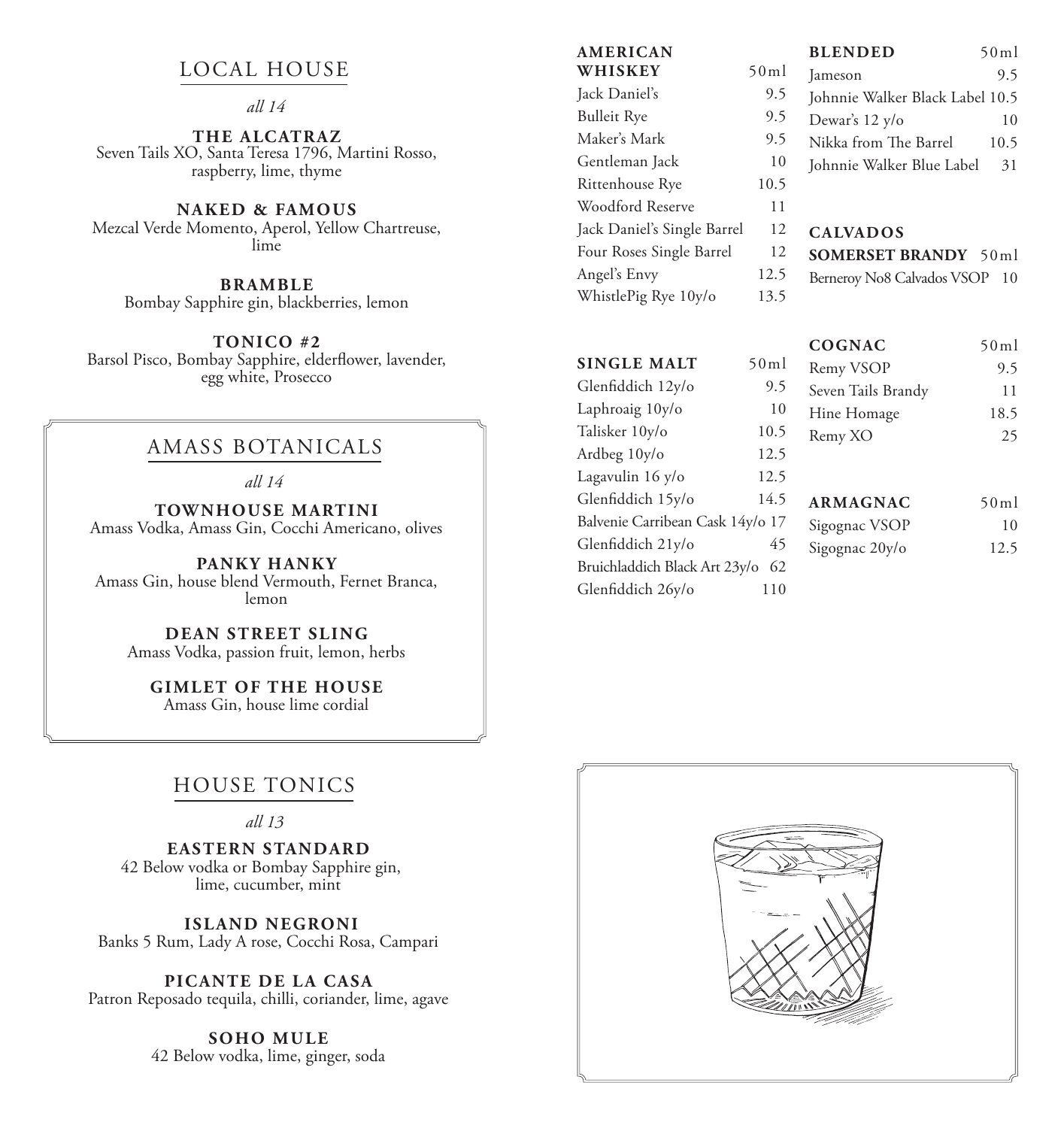## SPIRITS

| GIN                      | 50ml | <b>RUM</b>                        | 50ml   |
|--------------------------|------|-----------------------------------|--------|
| <b>Bombay Sapphire</b>   | 9.5  | Bacardi Carta Blanca              | 9.5    |
| Sipsmith                 | 10.5 | Appleton 12                       | 10     |
| Sipsmith Sloe            | 10.5 | Havana Club 7y/o                  | 10     |
| Star of Bombay           | 10.5 | El Dorado 3y/o                    | 10     |
| Hendrick's               | 11   | Gosling's Black Seal              | 9.5    |
| Cotswolds Gin            | 11   | Cargo Cult Spiced                 | 9.5    |
| Oxley                    | 11   | Myers                             | 10     |
| Amass Gin                | 11.5 | Pisco Barsol                      | 10     |
| Tanqueray 10             | 12.5 | Wray & Nephew                     | 10     |
| Plymouth Navy Strength   | 12.5 | Bacardi Ocho                      | 10     |
| St. George Terroir       | 12.5 | Leblon Cachaca                    | 10.5   |
| No 3 Gin                 | 12.5 | Banks 5                           | 12     |
| Botanist                 | 14   | Diplomatico Riserva Exclusiva12.5 |        |
| Monkey 47                | 14   | St. George Agricole               | 14.5   |
|                          |      | Ron Zacapa Centenario 23y/o14.5   |        |
|                          |      | Santa Teresa 1976                 | 17     |
| <b>TEQUILA</b>           | 50ml | Mount Gay 1703                    | 32     |
| Gran Centenario Plata    | 9.5  |                                   |        |
| Gran Centenario Reposado | 10   |                                   |        |
| Verde Momento, Mezcal    | 10   | <b>SHERRY</b>                     | 75ml   |
| Gran Centenario Anejo    | 10.5 | Manzanilla, Barbiana              | 9.5    |
| Patron Silver            | 12   | Oloroso Solera 1842               | 12     |
| Patron Reposado          | 13   |                                   |        |
| Patron Anejo             | 13   |                                   |        |
| Casamigos Blanco         | 14   | <b>PORT</b><br>75ml / Bottle      |        |
| Casamigos Reposado       | 16   | Warres Otima Tawny                | 7.5/45 |
| Casamigos Anejo          | 17   | Graham's Ruby Six Grapes          | 8/45   |
| Fortaleza Blanco         | 17   | Graham's LBV 2012                 | 9/65   |
| Fortaleza Reposado       | 19   |                                   |        |
| Patron Burdeos Anejo     | 75   |                                   |        |
|                          |      | <b>GRAPPA</b>                     | 50ml   |
|                          |      | Tignanello                        | 12     |
| <b>VODKA</b>             | 50ml |                                   |        |
| 42 Below                 | 9.5  |                                   |        |
| Konik's Tail             | 10   |                                   |        |
| Amass                    | 10   |                                   |        |

Grey Goose 11

LO & NO *at 9.5*

**VIBRANTE SPRITZ**

Martini Vibrante non-alcoholic aperitif, grapefruit & tonic

**EASTERN FIZZ** Pentire Seaward, cucumber, mint, lime, soda

**AMERICANO IN SOHO**

Old Tawny Port wine, Campari, Orange bitters, soda

**BITTERSWEET PUNCH**

Aperol, St. Germain, grapefruit, tonic

## BEER

#### **DRAUGHT**

| Posh Lager, Forest Road Brewery 4.1%      | 6.5 |
|-------------------------------------------|-----|
| Ride, Session IPA, Forest Road Brewery 4% | 6.5 |
| Guinness 4.2%                             | 6.5 |
| Work IPA, Forest Road Brewery 5.4%        |     |

#### **BOTTLED**

| Lucky Saints 0.5%                           | 5.5  |
|---------------------------------------------|------|
| Schiehallion Lager, Harvieston Brewery 4.8% | 5.75 |
| Taunton Somerset Cider 4%                   |      |

# CHAMPAGNE & SPARKLING

|                                                        |      | $125ml$ Btl |
|--------------------------------------------------------|------|-------------|
| Prosecco Treviso DOC, Luna Argenta, Brut NV            | 9    | 42          |
| Exton Park Single Vineyard, Hampshire, Brut Reserve NV | 11   | 58          |
| Thienot, Brut NV                                       | 12.5 | 69          |
| Thienot Rose, Brut NV                                  |      | 76          |
| Ruinart, Brut NV                                       |      | 95          |
| Billecart Salmon, Brut NV                              |      | 125         |
| Ruinart Rose, Brut NV                                  |      | 165         |
| Ruinart Blanc de Blancs, Brut NV                       |      | 175         |
| Porte Noire Grand Cru Blanc de Blancs, Brut 10         |      | 195         |
| Dom Perignon, Brut 12                                  |      | 325         |